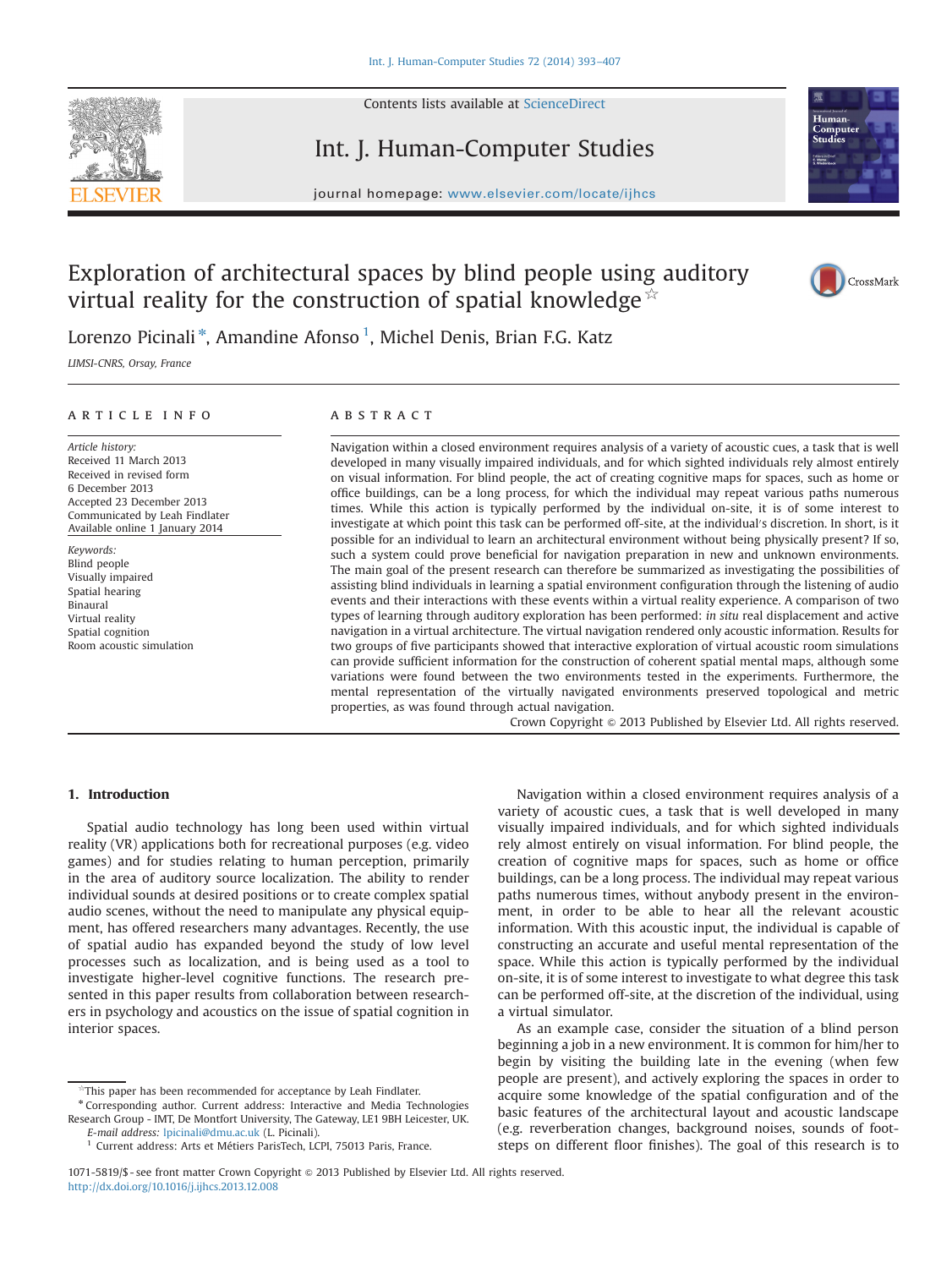carry out a feasibility study for investigating whether a visually impaired person would be able to collect this acoustic information – which is vital to their understanding of an environment and thus to their quality of life – by means of an interactive audio VR system which has been designed to deliver a realistic 3-D soundscape of the environment.

In short, is it possible for an individual to learn an architectural environment without being physically present? If so, such a system could prove beneficial for navigation preparation in new and unknown environments.

The motivation of the present research is therefore twofold. First, its aim is to contribute to documenting the processes by which blind people construct mental representations of their surrounding space. Secondly, it is intended to provide grounds for the design of systems delivering audio information to assist blind people in their spatial orientation and navigation of interior spaces. This is to be achieved through a feasibility study whose results will be employed for further future development and evaluations.

A comparison of two types of learning has been performed: in situ real displacement and active navigation in a virtual architecture. For both conditions, only acoustic information was available (participants were not allowed to use a white cane or be accompanied by a guide dog).

#### 2. Background

This study does not present the first use of spatial audio technology and VR applications for investigating auditory performances of blind individuals. Nevertheless, the use of these technologies for exploring and evaluating spatial hearing processes and high level cognitive mechanisms can be considered as being particularly novel. This section presents previous relevant studies concerning blind people's spatial auditory perception and use of interactive VR environments in cognitive studies.

A detailed literature review, as well as background studies related to the current work, can also be found in Katz and Picinali (2011a).

#### 2.1. Spatial auditory perception of visually impaired people

It is a common belief that blind individuals have a heightened auditory sense when compared to the general sighted population. Numerous studies have been carried out in an attempt to examine this claim, focusing on different aspects such as spatial precision, response time, brain activity, and neural plasticity. Previous studies have used either real sound sources (speakers) or virtual auditory displays (VAD) with binaural renderings.

As a baseline reference, Starlinger and Niemeyer (1981) conducted a series of audiological threshold tests for 18 blind and 18 sighted individuals. Comparisons for intensity, inter-aural time difference, and auditory reflex thresholds found no significant differences. Frequency discrimination thresholds were significantly, though only slightly, improved in blind individuals.

A collection of studies focusing on spatial audition has shown a clear tendency of improved capacities in blind individuals. Focusing on central auditory system tasks, Muchnik et al. (1991) compared localization, temporal resolution, and speech extraction in noise. In comparing groups of congenital or early blind, late blind, and sighted controls (each group comprising about 10 individuals), blind participants outperformed the sighted control group. In contrast, Zwiers et al. (2001) found that elevation localization, tested in the frontal square area, deteriorated more for blind participants in low signal-to-noise conditions as compared to sighted controls, although this was tested for only a small participant population. Doucet et al. (2005) found that blind individuals had better azimuthal localization performance in the presence of spectral degradations, implying that blind individuals are better at processing spectral cues. While not specifically studying spatial audition, Röder and Rösler (2003) found that blind participants exhibited better memory for sounds, also indicating improved processing of spectral information.

Ashmead et al. (1998), in addition to providing a thorough bibliographic review on spatial audition studies, presented a study comparing minimum audible angle (MAA) for azimuthal changes, showing that blind children outperformed or performed comparable to sighted adults, both being better than sighted children. Considering frontal horizontal sources, Dufour and Gérard (2000) showed that improved auditory localization performance extends to near-sighted individuals as well.

A number of studies, such as Weeks et al. (2000), have focused on evaluating neural plasticity, or changes in brain functioning, for auditory tasks executed by blind and sighted participants. Results by both Elbert et al. (2002) and Poirier et al. (2006) have shown that blind participants exhibit increased activity in areas of the brain which are typically considered visually oriented.

#### 2.2. Human–computer interfaces for blind people

Various human–computer interfaces particularly relying on auditory and haptic stimulation have been developed and/or specifically customized for use by blind and visually impaired individuals.

In Evett et al. (2009) an interface was created to allow exploration of virtual environments via only auditory and haptic feedback using a readily available inexpensive system such as the Nintendo WII remote. Systems like this are meant to facilitate the development of accessible games, and thus enable universal design and accessible technologies to become more accepted.

Gomez et al. (2012) created an interface for enhancing spatial awareness and intelligibility for blind users through audio and touch. The core of this interface was the codification of color and depth information into musical instrument sounds, which provided spatial awareness and information about boundaries and obstacles. This allowed blind individuals to selectively explore environments, discover points of interest, and develop personalized navigation strategies.

Furthermore, Loomis et al. (2001) compiled a complete review of GPS-based navigation systems for visually impaired people, stressing the value of such systems for their navigation in outdoor environments. As regards indoor spaces, Loomis et al. (2005) pointed to the fact that GPS does not work fully in such contexts and that other methods are to be considered (see also Sánchez, 2009). For instance, Gill (1996) developed a solution based on infrared technology standards working as sensors to determine a traveler's indoor location. In a similar perspective, the Drishti system (Ran et al., 2004) was designed by combining GPS for outdoor navigation and ultrasonic sensors for indoor navigation.

While outdoor navigation systems for blind people have received extensive attention in the past years (cf. Gallay et al., 2013), indoor navigation aides are less developed, requiring further study. This is accomplished in particular through the identification of indoor wayfinding principles for blind people and the development of specific indoor routing algorithms (see Swobodzinski and Raubal, 2009). Two recent examples can be mentioned. Serrão et al. (2012) have designed a system which integrates a Geographic Information System (GIS) of a building with visual landmarks for localizing the navigating person and for tracing and validating a route for the user's navigation. Riehle et al. (2012) have reported the construction and evaluation of an indoor navigation technology intended to support seamless mobility for visually impaired people. The system infers the user's current